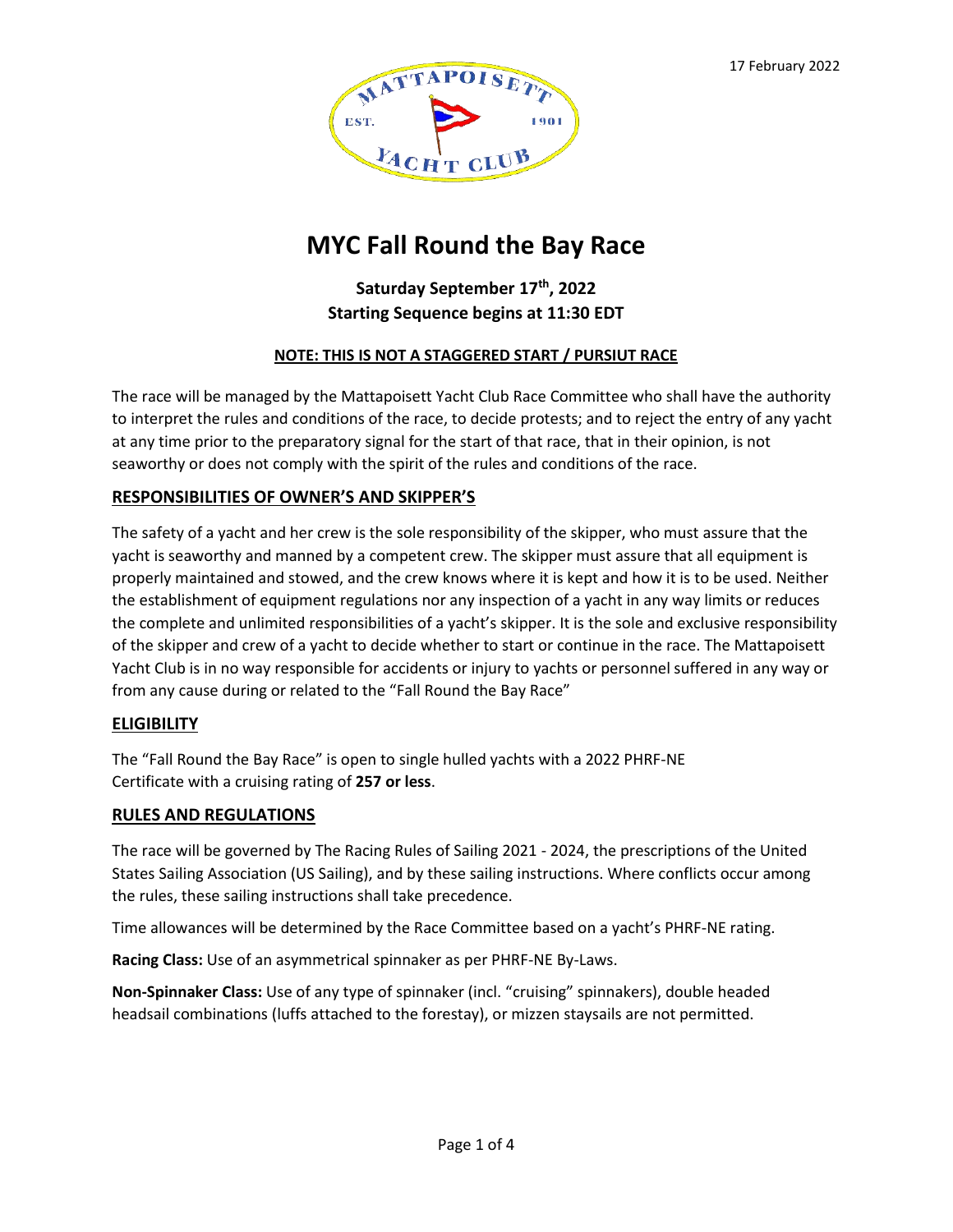# **ENTRY & ENTRY FEE**

Entry for the Fall Round the Bay Race is: \$50.00 – MYC members and non-members

The Entry must be received by the Mattapoisett Yacht Club, as prescribed on the race application, online by 2200 hours EDT, Thursday, September 15<sup>th</sup>, 2022 <https://www.mattapoisettyc.org/myc-fall-round-the-bay.html>

# **A valid Entry requires all the following (including for all MYC members):**

- Completed Entry Form.
- A copy of the yachts 2022 PHRF-NE rating certificate if not issued by PHRF New England's
- Mattapoisett Fleet.
- Entry fee payment.

### **LATE ENTRIES**

Entries received after the due date specified on the race applications, may be accepted by the Race Committee as late entries up until the Committee Boat leaves the dock. A late fee of \$25.00 will be assessed for all late entries.

### **SCRATCH SHEET**

A Scratch Sheet (listing yacht names, sail numbers, and ratings) will be available on our website no later than 0900 EDT, Saturday, September 18th, or from the Race Committee boat on station. Late entries may not appear on the scratch sheet.

### **AWARDS**

First, Second, and Third Place - Racing and Cruising Classes. The Race Committee reserves the right to add, limit or combine awards. Awards will be presented at the MYC Annual Dinner, or arrangements can be made to pick them up by contacting the Race organizer or an MYC Flag Officer. Awards for classes will be based on entry of two or more boats per class. The number of awards given per class will be as follows;

 5 or more boats: First, second and third places 3 boats: First and second place only

2 boats: First place only.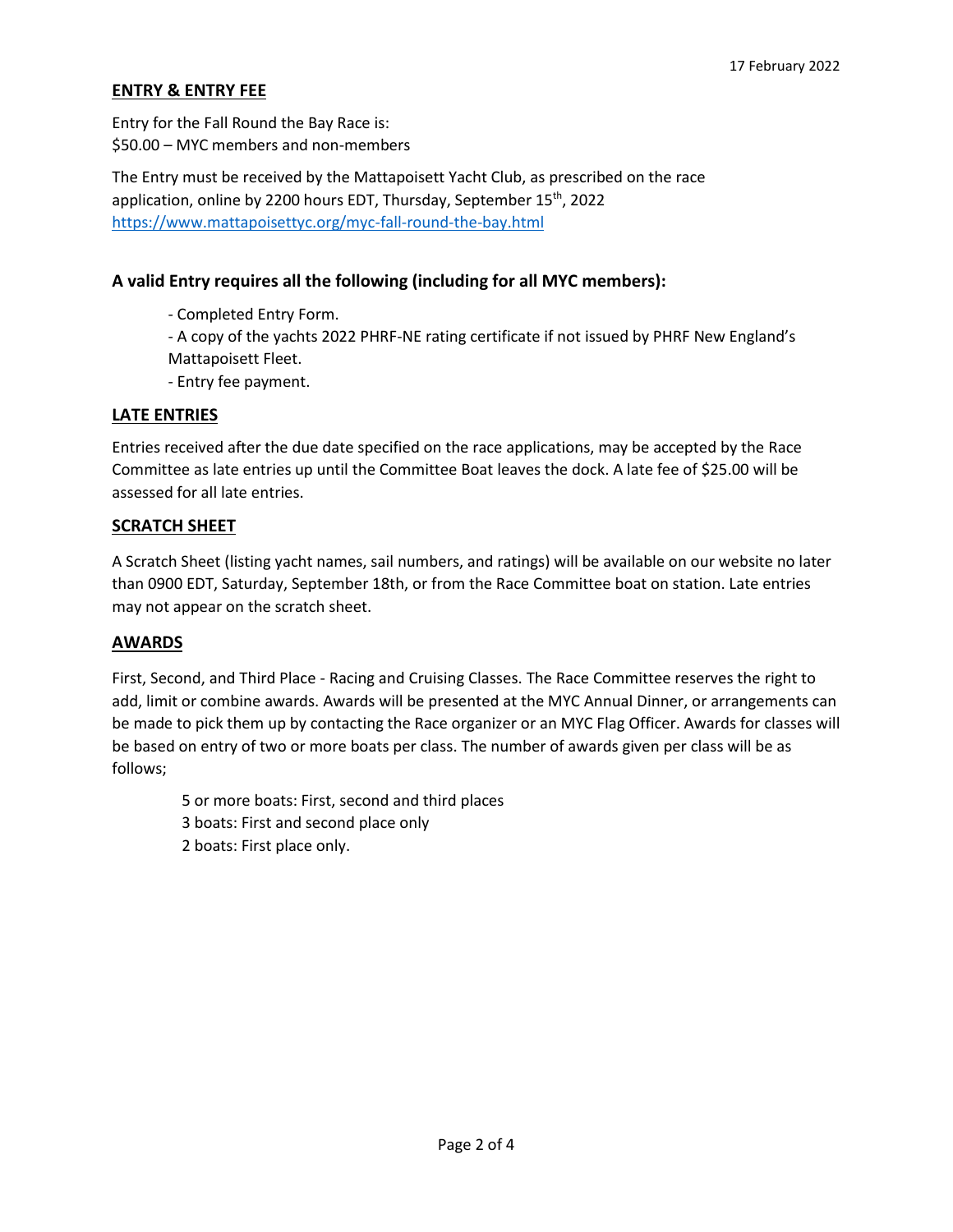# **START / FINISH**

The START / FINISH LINE shall be between an Orange Flag on the Committee Boat and Nye Ledge G "1" Bell. (RTB A)

### **\*\*\* NOTE THIS IS NOT A STAGGERED START / PURSIUT RACE \*\*\***

The first class to start will be the Spinnaker Class, **(CLASS FLAG A)** – Warning Signal at 1130 EDT and the Start at 1135 EDT.

Followed shortly thereafter with the Non-Spinnaker Class, **(CLASS FLAG B)** – Warning Signal and Start. The Starting Sequence will be the standard 5-minute sequence.

The Race Committee shall attempt to make a series of very short sound signals at approximately one minute before the FIRST warning signal for each class. Failure to do so will not be cause for redress.

Course designation will be chosen and posted on the STARBOARD side of the Committee Boat prior to the Warning Signal of the Starting Sequence. Racing Class above, Cruising Class below.

### **Course Sheets (available on MYC's website)**

| Course 'V' A, D, C, A |                                   | Course 'RV' A, C, D, A |                                    |
|-----------------------|-----------------------------------|------------------------|------------------------------------|
|                       | Course 'W' A, K, E, S, G, A       |                        | Course 'RW' A, G, S, E, K, A       |
|                       | Course 'X' A, K, C, D, S, A       |                        | Course 'RX' A, S, D, C, K, A       |
|                       | Course 'Y' A, K, C, D, S, G, A    |                        | Course 'RY' A, G, S, D, C, K, A    |
|                       | Course 'Z' A, K, C, D, E, S, G, A |                        | Course 'RZ' A, G, S, E, D, C, K, A |

A ........G "1" Bell, Nye Ledge

K ........R "2SE" Bell, West Island

C ........Pass South of Weepecket Islands

D........G "13" Bell, Woods Hole

E ........G "9" Bell, Main Channel southeast of West Island

G........R "2" Red Buoy Centerboard Shoal southwest of Bird Island

S.........G "3" Green Buoy Cleveland Ledge Channel southwest of Cleveland's light

# **SPECIAL INSTRUCTIONS**

In addition to the prescribed racing rules, yachts prior to their start are to stay clear of the immediate vicinity of the starting line after the warning signal except those yachts within 5 minutes of their starting signal. Any yacht, prior to 5 minutes of her start, who obstructs a starting yachts progress in the immediate vicinity of the starting line (30 yards directly behind it) can be protested. If upheld, a penalty of 30 minutes shall be added to the protested yachts finish time.

In the event of fog, all turning marks must be sighted during their rounding and time of rounding entered in a log.